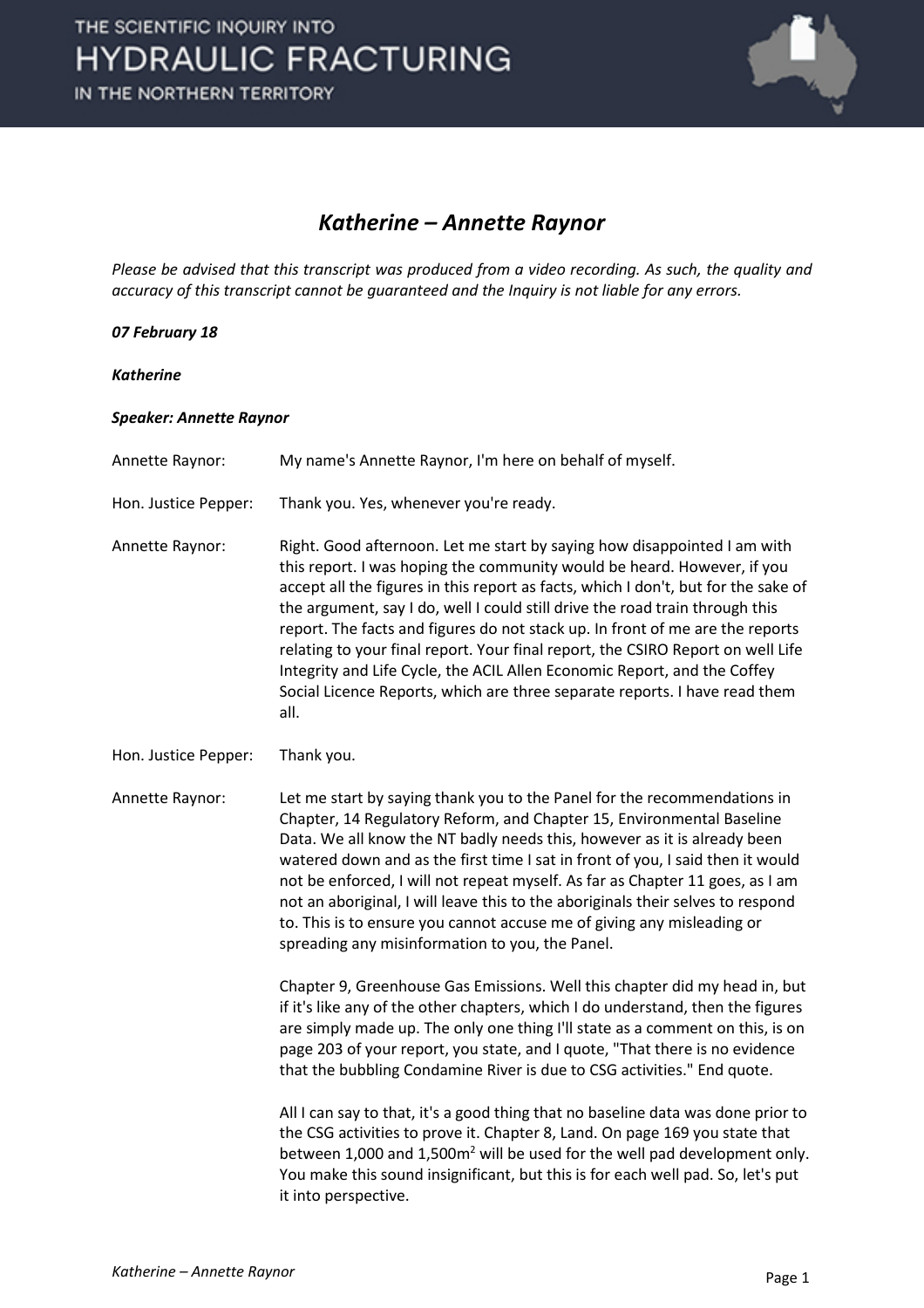

I have here examples of what is approximately one kilometre squared, and this insignificant amount of land is the size of Sydney Olympic Park Wetlands and Waterways, Belmont Golf Club at Port Macquarie, [Pea Chang] Island in Hong Kong or the Old City of Jerusalem. This is per well pad, yet on pages 316 and 325, for the brief scenario only, you state that the total land use under this scenario is approximately 67 square kilometres. Well, that is approximately the size of Norfolk Island and Macau combined, or it's just slightly bigger than Bermuda. And yet again, on page 327 you reiterate, and I quote, "Land area used by industry is very small under all development scenarios", end quote. Once again you say this is acceptable.

Now, I know that the NT is a big place, and we have a small population, in the scheme of things around the world, and most of the population lives in Darwin, but this is not acceptable. The only other comment for this section is that you talk about landscape immunity, pages 187 through 190, and how small an area this will be, and it will not affect our landscape. Small area is, firstly an understatement, but I would suggest the Panel take a drive across the Barkly Highway at night. It is already flaring, it is already affecting a spectacular unspoiled landscape. This, I say is not acceptable.

Chapter 7, Water. Using your figures and applying it to the PFAS issue here in Katherine that we're now dealing with, the best case scenario is the Katherine River was only contaminated when we found out about it in 2016 and not before. Working backwards using your figures, this took 16 years to get from RAAF Base to north to the Katherine River, 1000 metres per year. Therefore, PFAS reached the Tindall Aquifer in the year 2000, this means that it took approximately 12 years to contaminate or seep down to the aquifer, 'cause Tindall opened in 1988. Now, this would correspond with your figures, on page 140, stating that any spill would take 10 years to reach the ground water, however it contradicts what you say on pages 114 and 137, stating it would only travel metres per year, and would take decades for the water to travel 100 metres.

Now, PFAS is only one chemical, not a multiple of chemicals mixed together put under pressure and then mixed with natural occurring nasties that occur underground, but I'll come back to that. Your matrix, even if I believe that the possibility is extremely low of contamination, the consequence must be extremely high. Unless, of course, you plan to live without water, therefore the overall outcome must be at least medium. You have found 20 water related risks, and it will only take one to have serious consequences. Even with regulations in place, this is not good enough, this is not acceptable.

Jumping out at chapter 10, Public Health. You find a low likelihood and a low to medium consequence, which was on page 231, of affecting any of us, well this ties nicely into the water issue so let's go back to those chemicals and other natural occurring nasties. I have here a list of fracking chemicals used from your website, from Santos and Origin's websites, so I'm going to have a look at just some of those not all of them just some of them. Now, all of these, except one state, 'cause these are all the MDS chemical sheds for them, all of these except one state, and I quote, "Do not allow any of the product to enter waterways, drains or sewers, or do not discharge into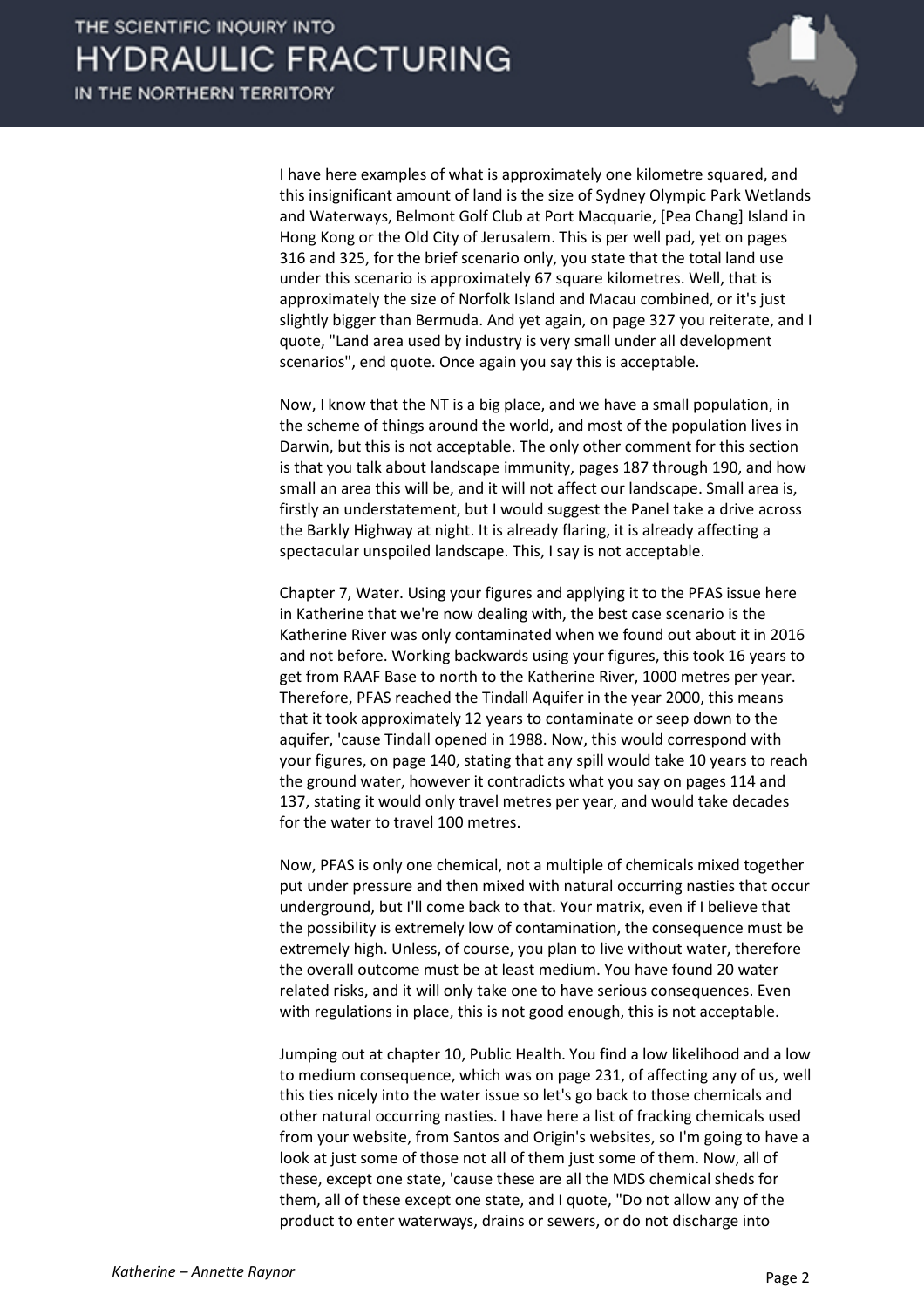

drains, surface water and ground water". All of these state they must be transported under Dangerous Goods Transport Regulations.

All of these state, "If the product does enter a waterway, they must advise the Environmental Protection Authority", and this one states, "the runoff from diluted water may be toxic and/or corrosive and pollute waterways, do not allow this product to enter waterways, drains, and sewers". Now, these are individual chemical, they are not a multiple of mixtures, you cannot find any MDS sheets for the combination of any of the chemicals, let alone the natural occurring nasties that you are now bringing from the ground to the surface. Once again I ask the Panel to look at the big picture, this is not one chemical, one well being fracked once. This is a multiple, this is multiple chemicals, multiple wells being fracked multiple times, and once again you say this is acceptable.

But before I go any further let's have a look at what that word actually means. I've done some research from numerous dictionaries and they all say the same thing, acceptable is barely passable. It's 65%, it's satisfactory. Now, under that terminology I do not want to go to a Doctor that is acceptable, I do not want my pilot in an aircraft I'm travelling in to be acceptable. You may be able to live with that, but your acceptable to me is not good enough.

The Social Impacts, chapter 12, I don't know where to start with this one. You say in that chapter that will be updated when Coffey completes their report, well they have released it, their reports, now in three different sections. Two of the sections deal with how to set up a framework for the social licencing, the other section, which is the section I'm holding, is supposedly the Beetaloo Sub-basin's social licence case study, it's this area I'm going to discuss.

Most of the information in this document, any school age child with who could Google something, could present the information in here. On pages, six and nine, they both state there were two rounds of community consultations, not true. Page 10 says that the Katherine Town Council was consulted, and yet when I spoke to the Katherine Town Council on the 23rd of January, the mayor denied being spoken to, and the CEO could not recall. On page XVII, the conclusion, the report states, and I quote, "Concerns about water resources are heightened by the PFAS contamination in and around RAAF Base, Tindall and Katherine, and incorrect assumptions about water management based in CSG in Queensland", once again, not true.

But this is the only issue of any kind in this document that could even be remotely attributed to the one consultation Katherine had. Now, last time I sat in front of you, I spoke on this subject in depth. This report, and the Coffey report does not take anything previously stated to you into account. However, as far as your report goes, I will question why in bold on page 280 you would highlight, "fly in, fly out activists". After all you mentioned more than once misinformation to create fear, lacking understanding of technical facts, confusing CSG and shale, we're not locals. I thought this was a scientific report, but it seems it's only a scientific fact if it comes from a gas company, a government department whose primary job is the industry, a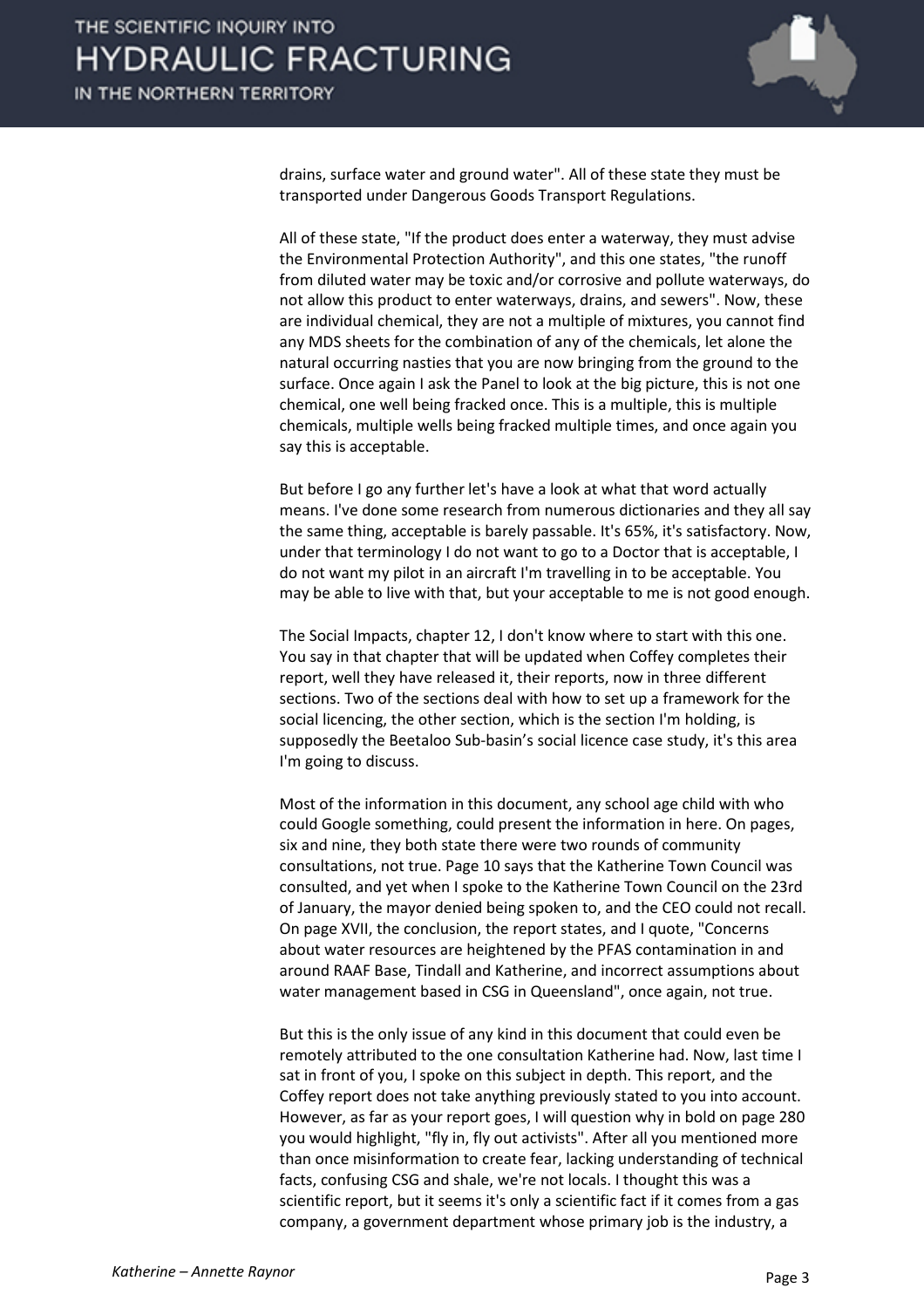

consultant company who has never said anything against the gas industry, or a person and/or company who has been paid in some way by the gas industry. And in some circumstances, they are so behind these companies because it's so great, that they're selling their places and moving.

Everyone else who has presented or spoken knows absolutely nothing, finally on this subject, I know of at least two complaints that were lodged to you, the Panel. Over the second attempt of the social licence consultations, neither have been responded to or addressed, as such if you think I can believe this whole section, and take it seriously, well I'd question what planet you're living on. This does bring into doubt, not just this section, but the whole report for me.

Moving on, the last chapter I will speak about is the Economic Impact, chapter 13. I have used yours and ACIL Allen's figures and taken them as facts, and I could still drive that road train through the misinformation contained in this section. I am only using the brief scenario, and I am using your figures in the table of page 315 and 316, now just looking at those figures everything looks wonderful. So let's have a look in a little bit deeper. Increased employment, according to this, we can expect 2,145 extra jobs over the 25 years at an average of 82 per year. But the rest of Australia, loses that amount of jobs. Hm, I wonder where they all went. You admit on page 323 that fly in-fly out workers would be significant and therefore will take most of these jobs.

The other figures that are interesting, that we'll get per year as an average, is 6.2 million in income tax, in other federal and state taxes that's broken down to 3.8 million and 5.9 million giving us a total of 9.7 million. GST, a 14.3 million, payroll of 2.9 million and royalties of 11.9 million. Like I said, it all looks great. But when you go to the Australian Taxation Office, and I have here the ATO for 2013/'14, '14/'15 and '15/'16. And shock horror there's been no income tax paid to the Australian Government in 2015 or '16 by Santos or Origin. Matter of fact, Origin must have made a mistake because they did pay some in 2014. I also have from Santos and Origin, their own reports for 2014/'15 and '16, I am using those reports for the next lot of information. Due to the time that I'm sure is about to run out, I'm only-

- Hon. Justice Pepper: No, you've got about 20 minutes left.
- Annette Raynor: Oh, I only had 20 minutes.

Hon. Justice Pepper: Oh he put only 10 then. This is all great information so please continue.

Annette Raynor: I'm using only using the 2016 report from both Santos and Origin. Both paid no income tax, both paid no petroleum resource tax, both paid no goods and service tax. In fact, both received tax refunds. But let's look at the tax they did pay; Origin paid four million and Santos paid 5.04 million dollars for fringe benefits. Payroll tax, Origin paid 45 million, Santos paid 2.78 million. Royalties, Origin paid six million and Santos paid 30.26 million. Now all these figures are for the whole of Australia, not just one state, they're Australia wide. So using those figures alone and presuming that all the other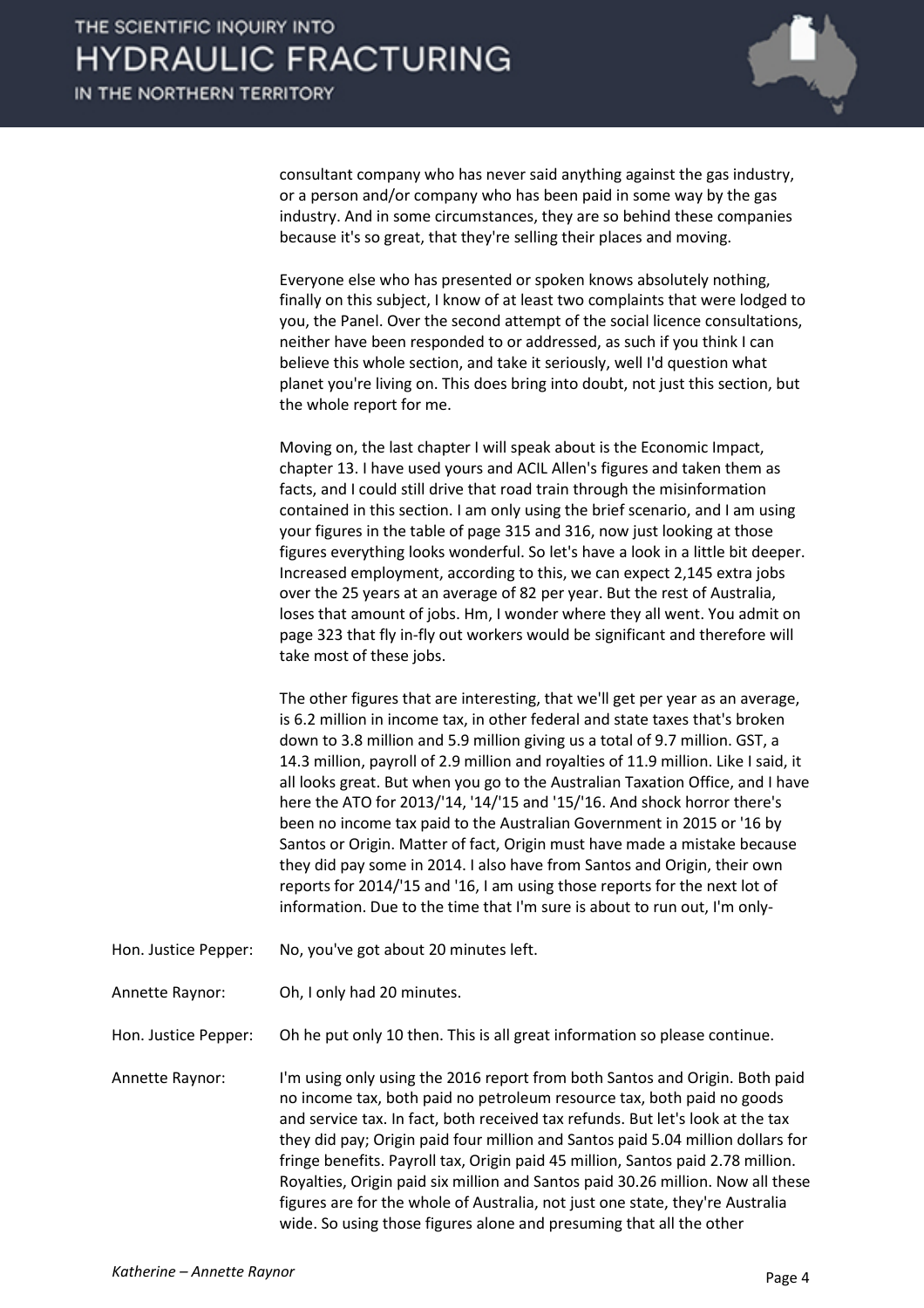

companies are very similar, we can say goodbye to the 6.2 million in income tax, we can say goodbye to at least some of, if not all, of the other state and federal taxes of 9.7 million. And the 14.3 million dollars in GST, we can kiss goodbye.

So this leaves us with maybe the FBT. Now for the payroll tax, I did some figures. And using the intake government own bits and pieces, I have here that we only received 5.5% and I've used their calculation of how to calculate payroll tax. So if we use all of that the amount is proximately, that you, quote, "We will get", is approximately 12% more than what Santos pays in total, Australia wide. Or approximately 6% more than Origin pays in total, Australia wide, not just for the NT. Now, admittedly, this 2.9 million per year would be spread over other companies and it wouldn't be just Santos and Origin paying it. But due to how the payroll taxes worked out, and with that figure in mind, it's just mind blowing that you think we're going to get 2.9 million, when the calculation clearly states that we haven't got hope in what hell of doing that.

Like I said, we only get 5.5% of the total allowable taxable wages that are paid in the NT only. To receive this amount of money we would need, I did a very rough calculation, 19 companies paying 2.7 million in allowable taxable wages in the NT only but, the catch is they also have to have taxable wages in other states of Australia that total at or over 10.4 million dollars per year. Like I said, I've used the NT Government and the federal government information to get that figure. Now that's just totally obscene when you truly look at it but you say this is a fact that's what the book states.

So, finally let's look at the royalties. This is approximately 39% more than what Santos pays now, it's approximately 199% more than what Origin pays now. And once again that's Australia wide. Now once again I understand that there'll be more companies than just Santos and Origin spreading the right load. But really, those figures just don't stack up. They paid no GST, no income tax, no resources tax, they actually received a refund and you expect me to buy those figures. I am truly disgusted and emotive with this report. And the fact that you believe that we would buy this without question, is even more disgusting to me.

I would hope that you would re look, honestly, at the figures that you have presented and the issues that have been presented to you before your final report.

- Hon. Justice Pepper: Thank you very much for your very comprehensive presentation. I have to say it's one of the best we've had, so thank you for the effort that you've put in. Have you submitted that as a-
- Annette Raynor: Yes, that will go to them.
- Hon. Justice Pepper: Excellent, good thank you very much for that and we will certainly chase the matters you have raised down. Just a couple of points, we don't expect you to buy, those are your words, this report. The whole purpose of these consultations is for you to test and challenge the report in exactly the way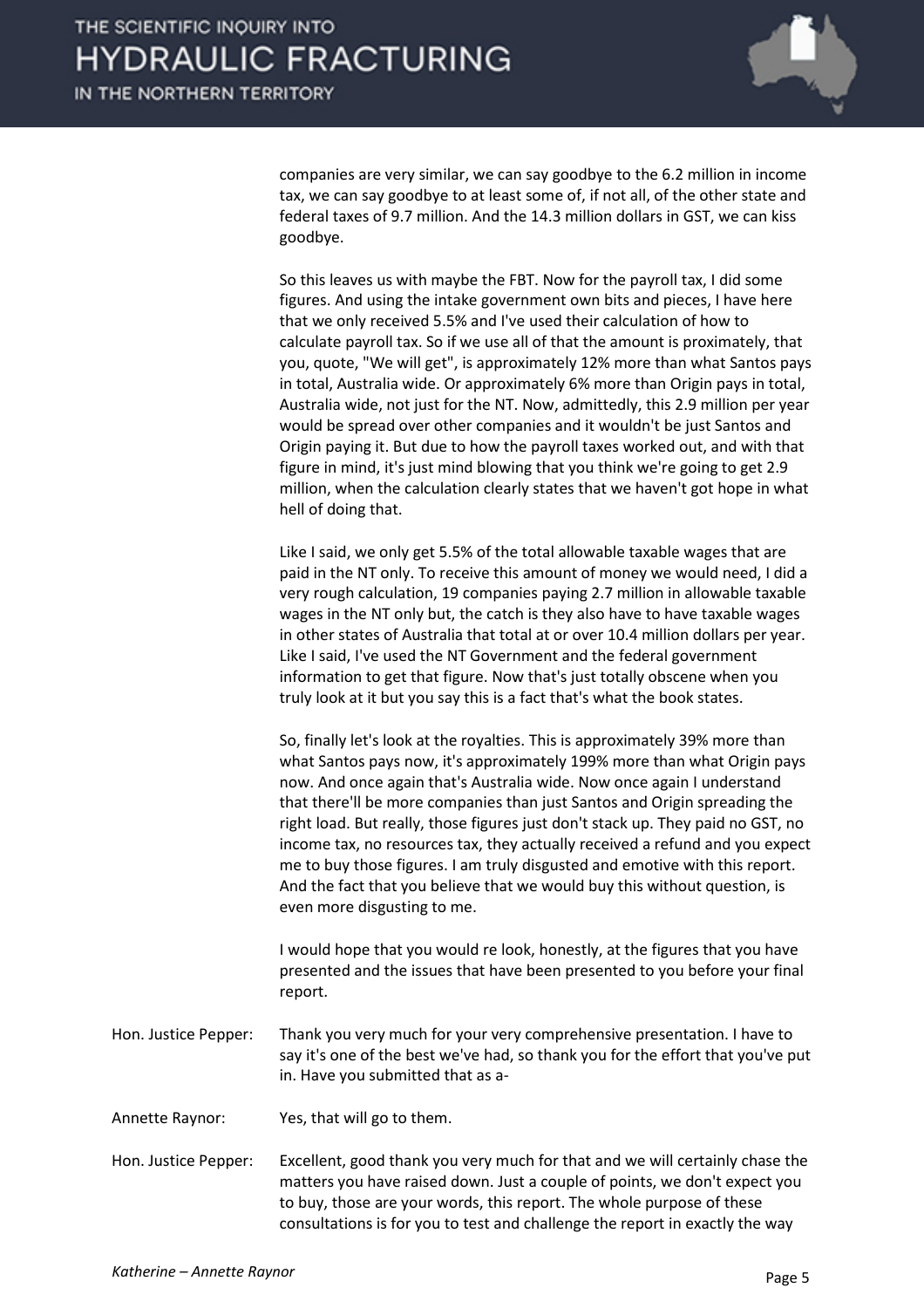IN THE NORTHERN TERRITORY



that you have done, and I'm very glad that you have done that, so thank you. Page 280, FIFO activists, I've got no idea why that's in bold. I suspect that's typographical ... That's just a mistake, so there was nothing nefarious about that. But it's in quotes because it's come from somebody's submission, but it's a mistake that it's in bold.

The two complaints the Panel, about the second round of Coffey consultation, I'm not aware of those and I do intend to chase those down, who were they? You said you knew of two. Who were they?

- Annette Raynor: Mine was one.
- Hon. Justice Pepper: Yours was one? Thank you.
- Annette Raynor: And Dr. Errol Lawson was the other one.
- Hon. Justice Pepper: Okay.
- Annette Raynor: And I received an email stating you had received it.
- Hon. Justice Pepper: Thank you, was that in a form of sort of a submission, has it been -
- Annette Raynor: No, it was emailed.
- Hon. Justice Pepper: Do you know the date that you emailed it to me, roughly?
- Annette Raynor: When was Coffey here? They were here on the 15th, which was ... It was the following Monday after the 15th of December.
- Hon. Justice Pepper: 15th of December, okay.

Annette Raynor: 'Cause I had to call off before I could submit what I've interrupted.

- Hon. Justice Pepper: It may, I don't know, it may have slipped through the cracks but I will certainly chase both of these down. Thank you. Yes, Dr. Jones.
- Dr. Jones: Just a comment about your time and travel calculation in the Katherine Region here, the water does move a lot faster than the Northern region, here. That's quite correct, we based our calculation, one was in the Central Beetaloo, a very slow travel time, so you are correct in your assessment about the rapid travel time in the north but we will ... Talking about the slow travel time, is extent for that area, and that's exactly why, when you do a risk assessment, you have to look at regional specificities and that's why we're recommending the strategic baseline assessment. So we actually get a much better idea of what those critical differences are.
- Hon. Justice Pepper: Any further questions? I came to get a hold of that ... All the details, so we can have a look at it. Yes, Dr. Beck.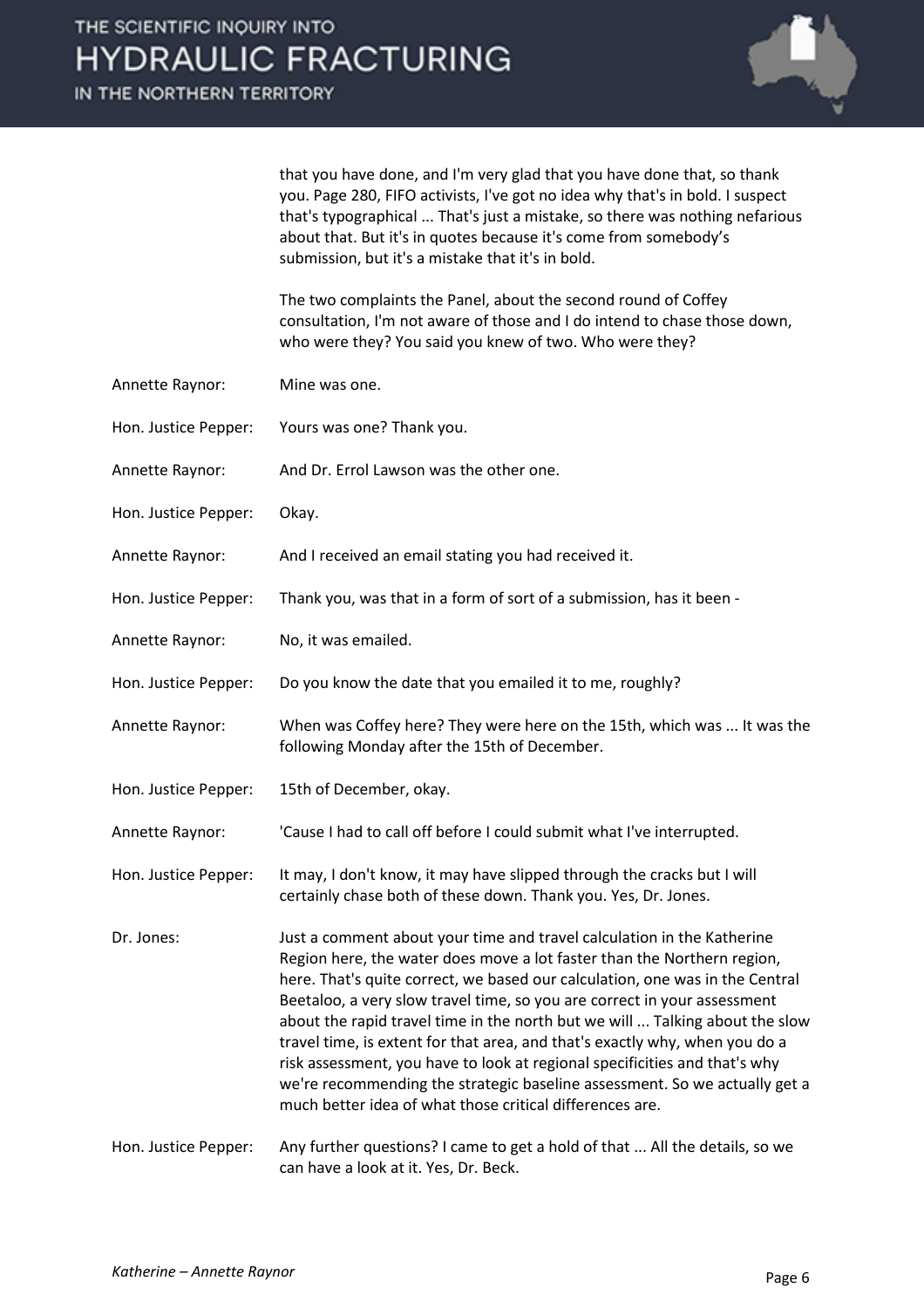## THE SCIENTIFIC INQUIRY INTO **HYDRAULIC FRACTURING**

IN THE NORTHERN TERRITORY



| Dr. Vaughan Beck:    | Yes, so thank you very much for that detailed analysis of the finances too, so<br>I'd like to have a further discussions with you on that just to understand<br>some of the details. I just note that, in terms of the ACIL Allen report, they<br>have considered the various royalties and results with tax regimes, and they<br>have presented both gross figures and also average annual figures. Certainly<br>in their resource rent tax case, that only comes into being much<br>downstream of project life, because the resource rent tax is paid after<br>deductions have been made for depreciation and amortisation and it's on<br>the profits of the company after those particular events had occurred. |
|----------------------|--------------------------------------------------------------------------------------------------------------------------------------------------------------------------------------------------------------------------------------------------------------------------------------------------------------------------------------------------------------------------------------------------------------------------------------------------------------------------------------------------------------------------------------------------------------------------------------------------------------------------------------------------------------------------------------------------------------------|
|                      | So the calculations will allow for resource rent tax, that if it's going to occur<br>at all, it will occur towards the end of the 25 year period and so, that may be<br>one of the explanations. But nevertheless, I would like to have some<br>discussions with you on some of the details.                                                                                                                                                                                                                                                                                                                                                                                                                       |
| Annette Raynor:      | I'm just saying, if you look back through their stuff, they're not paying it full<br>stop. And that's Australia wide, so why do you think we're gonna get it here?<br>It's mind blowing to me.                                                                                                                                                                                                                                                                                                                                                                                                                                                                                                                     |
| Hon. Justice Pepper: | Any further  Yes, Professor, Hart.                                                                                                                                                                                                                                                                                                                                                                                                                                                                                                                                                                                                                                                                                 |
| Prof. Barry Hart:    | Could I just follow Dr. Jones' comment about seepage?                                                                                                                                                                                                                                                                                                                                                                                                                                                                                                                                                                                                                                                              |
| Hon. Justice Pepper: | Yes.                                                                                                                                                                                                                                                                                                                                                                                                                                                                                                                                                                                                                                                                                                               |
| Prof. Barry Hart:    | And just  You juxtaposition position, what was going on round the Tindall<br>Air Base, and so forth with Beetaloo, we didn't comment specifically on<br>those two differences, but we did point out the parameters that we<br>considered in terms of, if there's a spill, size, distance to the groundwater<br>aquifer, permeability of that distance, 100 metres or whatever. They're very<br>different when you go between Katherine, which is very karstic and very<br>rapid flow of the Tindall Aquifer, so they're not really very compatible. We<br>still have there, as we've said, without SREBA, there are still uncertainties,<br>perhaps a little less for the northern part of Beetaloo.               |
|                      | This in terms of flow rates, recharge and so forth and ground water, but<br>certainly for the southern part. We can't really see with the rainfall and the<br>evaporation. Rainfall, perhaps about 450 ml, evaporation, two and a half<br>metres at least that there's gonna be any recharge there. So, that's part of<br>what has to be obtained but again, going  I think the PFAS situation is a<br>good one when you look at the overall situation, but I don't think it's<br>relevant for Beetaloo, but I think it is relevant for other areas, and it just<br>reinforces the whole business about, you have to be extremely<br>knowledgeable in terms of your knowledge base of what's likely to occur.      |
| Annette Raynor:      | My point with using PFAS, 'cause I totally understand that the Beetaloo 's<br>not the same ground as we've got here. My point with that is PFAS was one<br>chemical, you are doing multiple chemicals with other items that come up<br>from the ground. And I don't care if it takes 100 years to seat down, unless<br>you can live without water, then our kids and grandkids and great grandkids,<br>what are they gonna do? We can all say, "Oh too bad we made some                                                                                                                                                                                                                                            |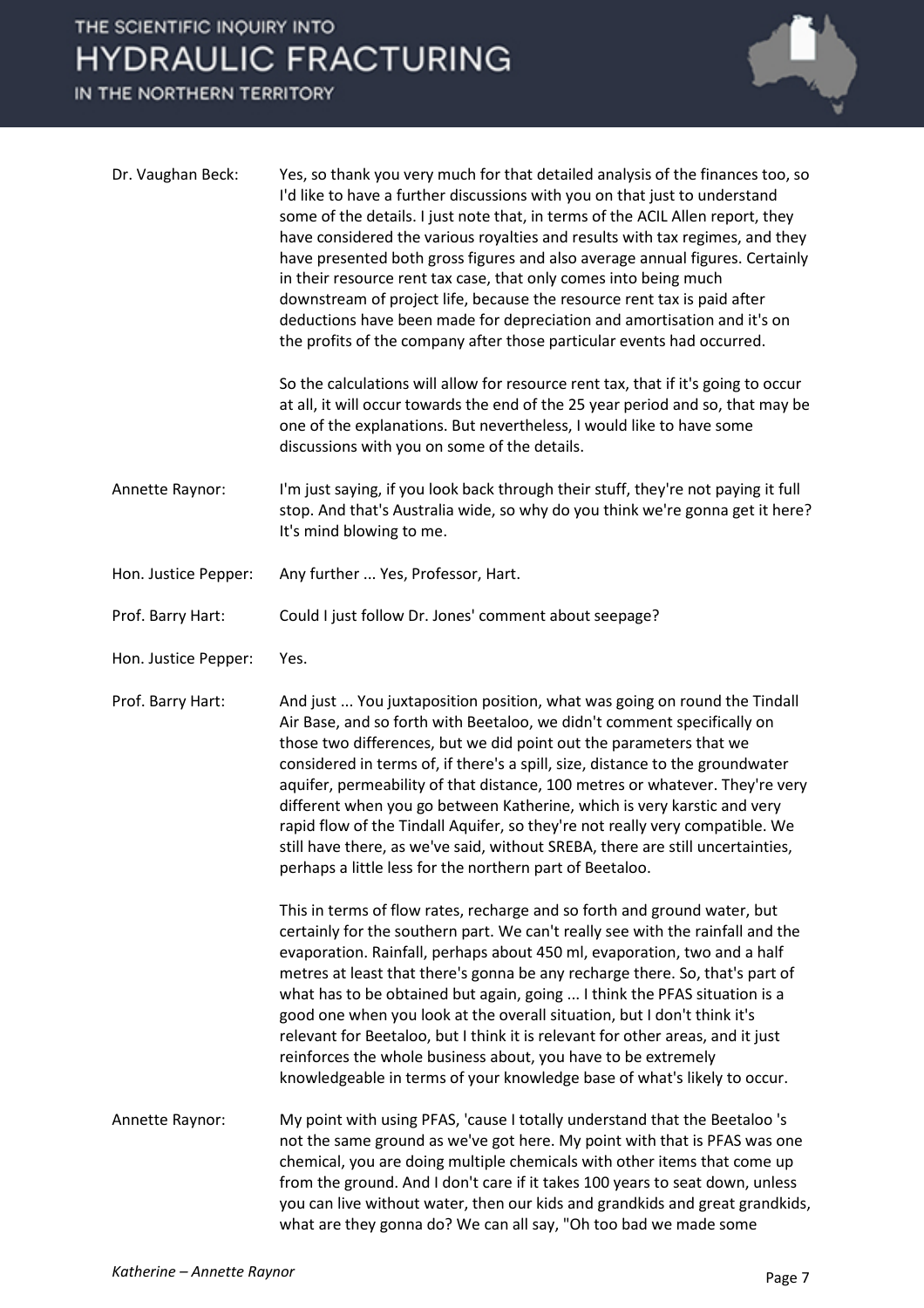IN THE NORTHERN TERRITORY



money. To hell with you." Well, I don't think that's good enough. PFAS was one chemical it was safe, the 'firies' were told they could drink it, it was that safe.

Now they all weren't that stupid, 'cause they saw that it took paint off the trucks. But they bathed in it, it was a safe chemical. Now, it might take an extra hundred years to do but I don't care. Unless you can live without water, you're not talking one chemical.

Prof. Barry Hart: True.

Hon. Justice Pepper: True. Anyone else? Yes, Dr. Smith.

Dr. Ross Smith: I might just follow up on that a little bit about mixture toxicity and you've done such a wonderful job of researching background information for making the points you raised. I wonder whether you accessed the two Santos risk assessments for the Surat Basin and Narrabri projects, which we've referenced in the report. I think we're on record of saying we got some concerns about some of the methodologies in those assessments, but they do go into at least desktop assessment of mixture toxicity for fracking fluids. Have you been able to have a look at those reports? Have you got any comments to make on the methodologies that they've used in that?

- Annette Raynor: I don't believe a word they say, so no.
- Dr. Ross Smith: Okay, thank you.
- Hon. Justice Pepper: Thank you very much.
- [After Break]

Hon. Justice Pepper: Just before we start, I just want to clarify some things that arose out of this morning's sessions, particularly out of the last speaker, Ms. Annette Raynor. Ms. Raynor claims two complaints were sent to the Inquiry and that they have gone unanswered regarding the complaints about the Coffey Social Impact Assessment, or at least the framework reports. The complaints were from herself, she said, and Dr. Errol Lawson. First dealing with Ms. Raynor's complaint. Ms. Raynor emailed the complaint to the Inquiry on Saturday, the 16th of December 2017. That was regarding the Social Impact Framework consultations held in Katherine on the 15th of December 2017.

> The Inquiry responded to Ms. Raynor on Wednesday, the 20th of December 2017, and noted in its contact to her that due to the looming Christmas period, that's a direct quote, it would be obviously put her complaint to Coffey and await Coffey's response and then get back to her. Coffey provided a letter of response to the Inquiry regarding Ms. Raynor's claims on the 31st of January 2018, that is the day after we went on the road commencing in Nhulunbuy and Yirrkala with consultations on the 30th of January 2018.